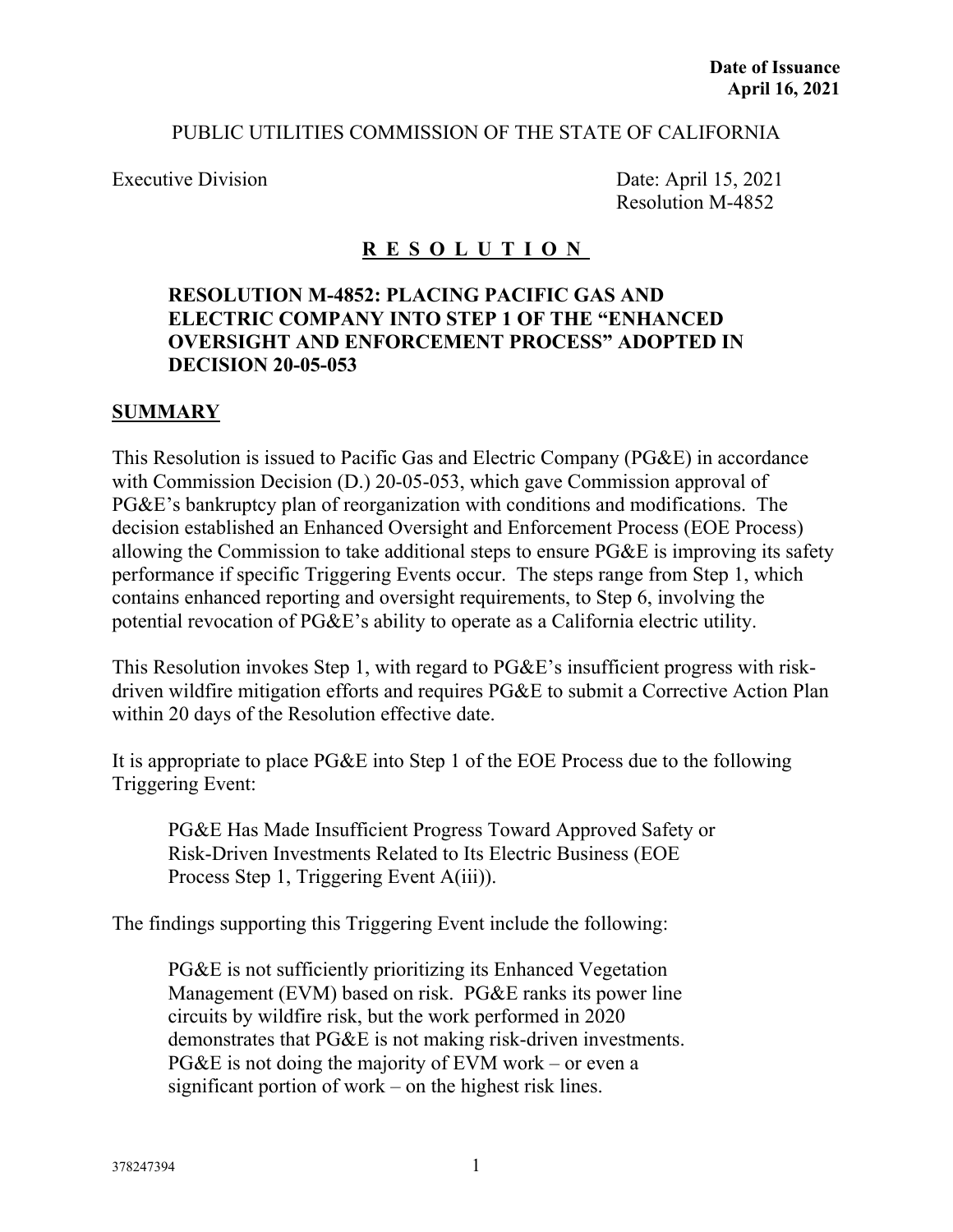In 2020, PG&E conducted more work in 2020 on lower risk power lines than high risk lines if one examines the 161 power lines on which PG&E performed EVM. Less than five percent of the EVM work PG&E completed was on the 20 highest risk power lines according to PG&E's own risk rankings.

The foregoing facts meet the triggering requirements for placing PG&E into Step 1 of the EOE Process, which warrants imposition of a Corrective Action Plan containing enhanced reporting requirements. No later than 20 days following issuance of this Resolution, PG&E shall submit a Corrective Action Plan containing the material set forth below. The enhanced reporting requires PG&E to prioritize EVM on power lines that pose the greatest wildfire risk.

PG&E shall serve the Corrective Action Plan on the service lists for Investigation (I.) 19-09-016 (which created the EOE Process) and Rulemaking (R.) 18-10-007 (the Commission's wildfire mitigation proceeding), as well as on the Wildfire Safety Division (WSD) at [wildfiresafetydivision@cpuc.ca.gov](mailto:wildfiresafetydivision@cpuc.ca.gov) and the Safety and Enforcement Division at ESRB ComplianceFilings@cpuc.ca.gov. PG&E shall also send the Corrective Action Plan to the Commission's Executive Director seeking her approval.

The EOE Process does not supplant existing Commission regulatory or enforcement jurisdiction, and nothing in this Resolution is intended to affect such jurisdiction or limit the Commission's or WSD's authority to pursue other enforcement related to the facts set forth herein. Further, nothing in this Resolution alters the requirements of D.20-05-019.**<sup>1</sup>**

## **BACKGROUND**

PG&E entered bankruptcy in 2019 following several catastrophic wildfires in its service territory. In D.20-05-053, the Commission approved a reorganization plan, giving its approval for PG&E to emerge from bankruptcy with specific financial and operational conditions. To hold PG&E accountable for improving its safety record, including the need to reduce the risk of catastrophic wildfire caused by its infrastructure, the decision instituted a new EOE Process to supplement the Commission's existing enforcement authority. Appendix A to this Resolution provides the EOE Process adopted in D.20-05-053.

**<sup>1</sup>** *Rehearing denied*, D.20-12-015. The underlying decision adopts, with modifications, a settlement with regard to the *Order Instituting Investigation on the Commission's Own Motion into the Maintenance, Operations and Practices of Pacific Gas and Electric Company (U39E) with Respect to its Electric Facilities; and Order to Show Cause Why the Commission Should not Impose Penalties and/or Other Remedies for the Role PG&E's Electrical Facilities had in Igniting Fires in its Service Territory in 2017.* The decision and settlement require reporting, root cause analyses of past fires, and other actions related to wildfires in PG&E's territory.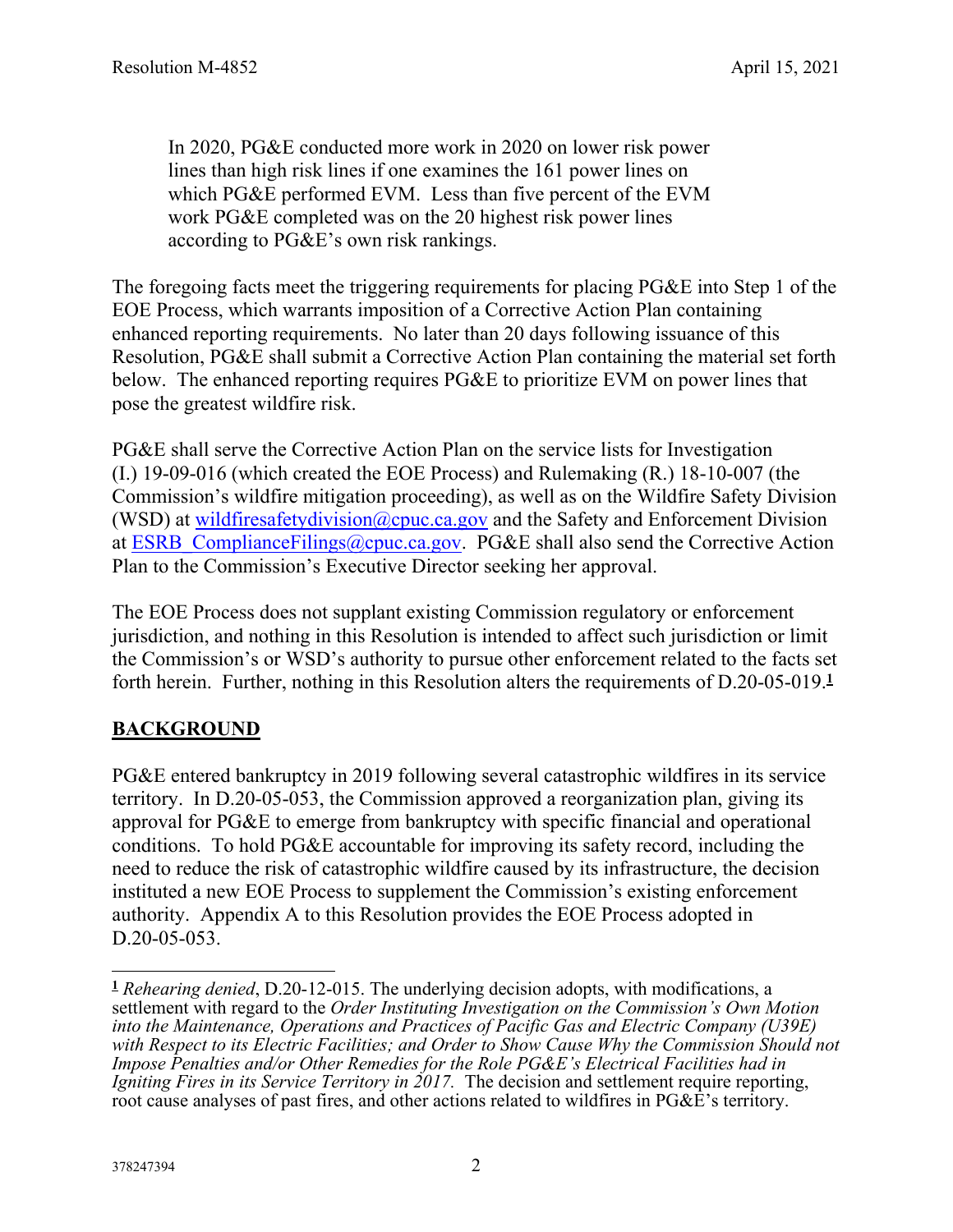The Commission may invoke the EOE Process if PG&E self-reports, or the Commission becomes aware of, Triggering Events covered by the EOE Process. In this case, PG&E did not self-report problems. Instead, through persistent inquiry, the Commission and WSD have discovered that PG&E did not prioritize EVM in 2020 in a risk-driven manner that would entail performing work on its highest risk power lines first. PG&E has failed to provide the WSD with consistent information about how it assesses power line risk for prioritizing EVM work, but under any of PG&E's risk rankings, PG&E has not made sufficient progress toward risk-driven investments in the area of EVM.

## **1. EOE Process**

The EOE Process has six steps, which range from adoption of additional reporting requirements in Step 1 to formal review of PG&E's Certificate of Public Convenience and Necessity (CPCN) in Step 6. D.20-05-053 states that the Commission need not necessarily move PG&E through the steps sequentially. This Resolution relies on findings made, and requirements imposed, by the WSD through its review of PG&E's Wildfire Mitigation Plan (WMP) performance, and places PG&E into Step 1 of the EOE Process.

The EOE Process:

contains six steps which are triggered by specific events, some of which would rely on Safety and Operational Metrics. The Process includes enhanced reporting requirements and additional monitoring and oversight. The Process also contains provisions for PG&E to cure and permanently exit the Process if it can satisfy specific criteria. If triggered, the Process would occur in coordination with the Commission's existing formal and informal reporting requirements and procedures and would not replace or limit the Commission's regulatory authority including the authority to impose fines and penalties.

If triggered, the Commission would place PG&E in the appropriate step upon the occurrence of a specified Triggering Event, with appropriate notification by the Commission's Executive Director, or as otherwise provided below. The Commission's Executive Director may move PG&E through the steps of the Process sequentially, or the Commission or its Executive Director may place PG&E in the appropriate step upon the occurrence of a specified Triggering Event. D.20-05-053 at 58.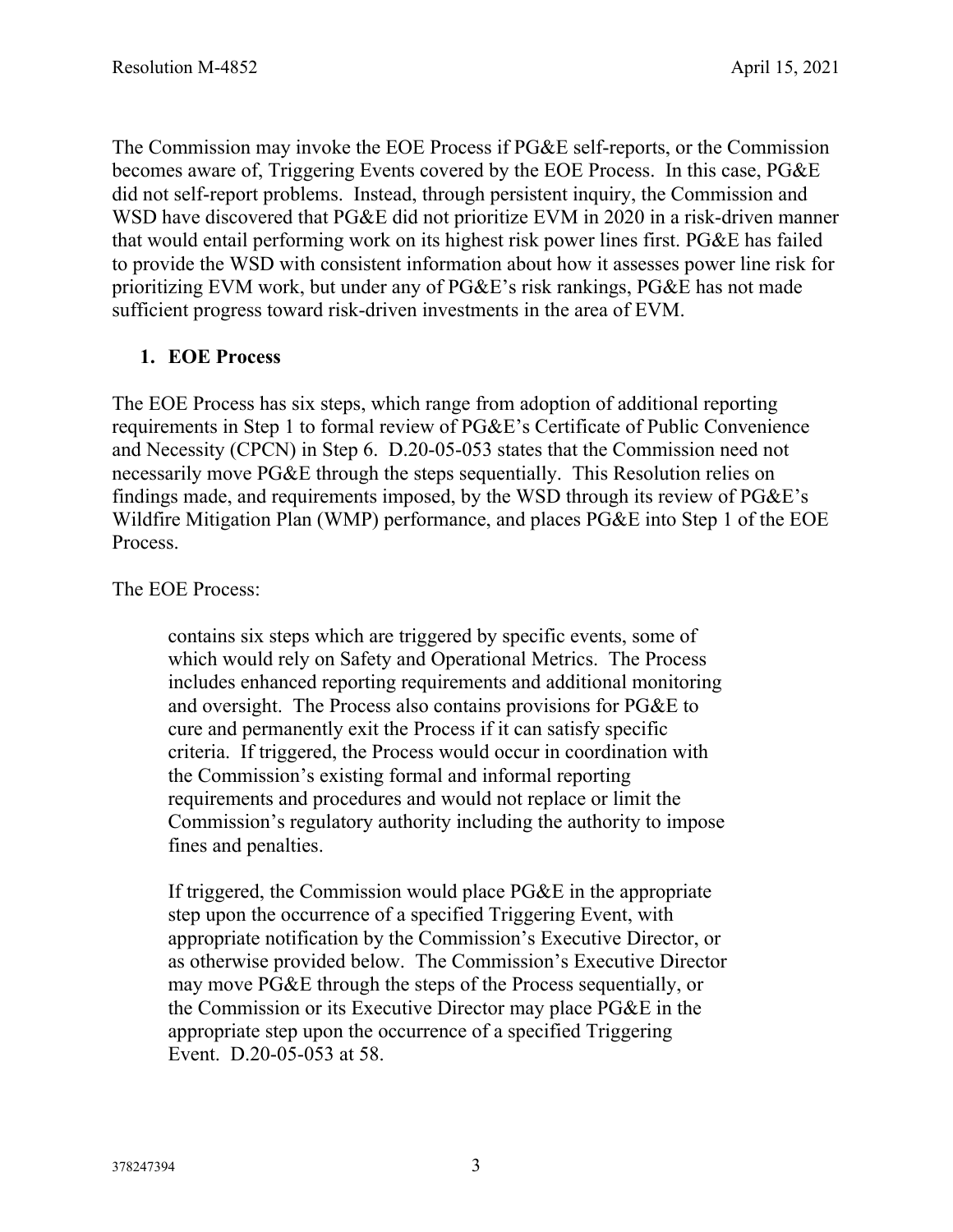## **2. Step 1**

This Resolution places PG&E into Step 1 of the EOE Process, which provides that if PG&E's conduct meets any of the Triggering Events listed below, a Corrective Action Plan is required. Specifically, this Resolution invokes Step 1 Section A(iii).

## **STEP 1: Enhanced Reporting**

- A. Triggering Events
	- i. PG&E fails to obtain an approved wildfire mitigation plan or fails in any material respect to comply with its regulatory reporting requirements;
	- ii. PG&E fails to comply with, or has shown insufficient progress toward, any of the metrics (i) set forth in its approved wildfire mitigation plan including Public Safety Power Shutoffs (PSPS) protocols, (ii) resulting from its ongoing safety culture assessment, (iii) contained within the approved Safety and Operational Metrics, or (iv) related to other specified safety performance goals;
	- iii. PG&E demonstrates insufficient progress toward approved safety or risk-driven investments related to the electric and gas business; or
	- iv. PG&E (or PG&E Corporation) fails in any material respect to comply with the Commission's requirements and conditions for approval of its emergence from bankruptcy.
- B. Actions During Step 1

PG&E will submit a Corrective Action Plan to the Executive Director within twenty days of a Commission Order placing PG&E into Step 1.

i. The Corrective Action Plan shall be designed to correct or prevent a recurrence of the Step 1 Triggering Event, or otherwise mitigate an ongoing safety risk or impact, as soon as practicable and include an attestation stating that it has been approved by the Chief Risk Officer (CRO).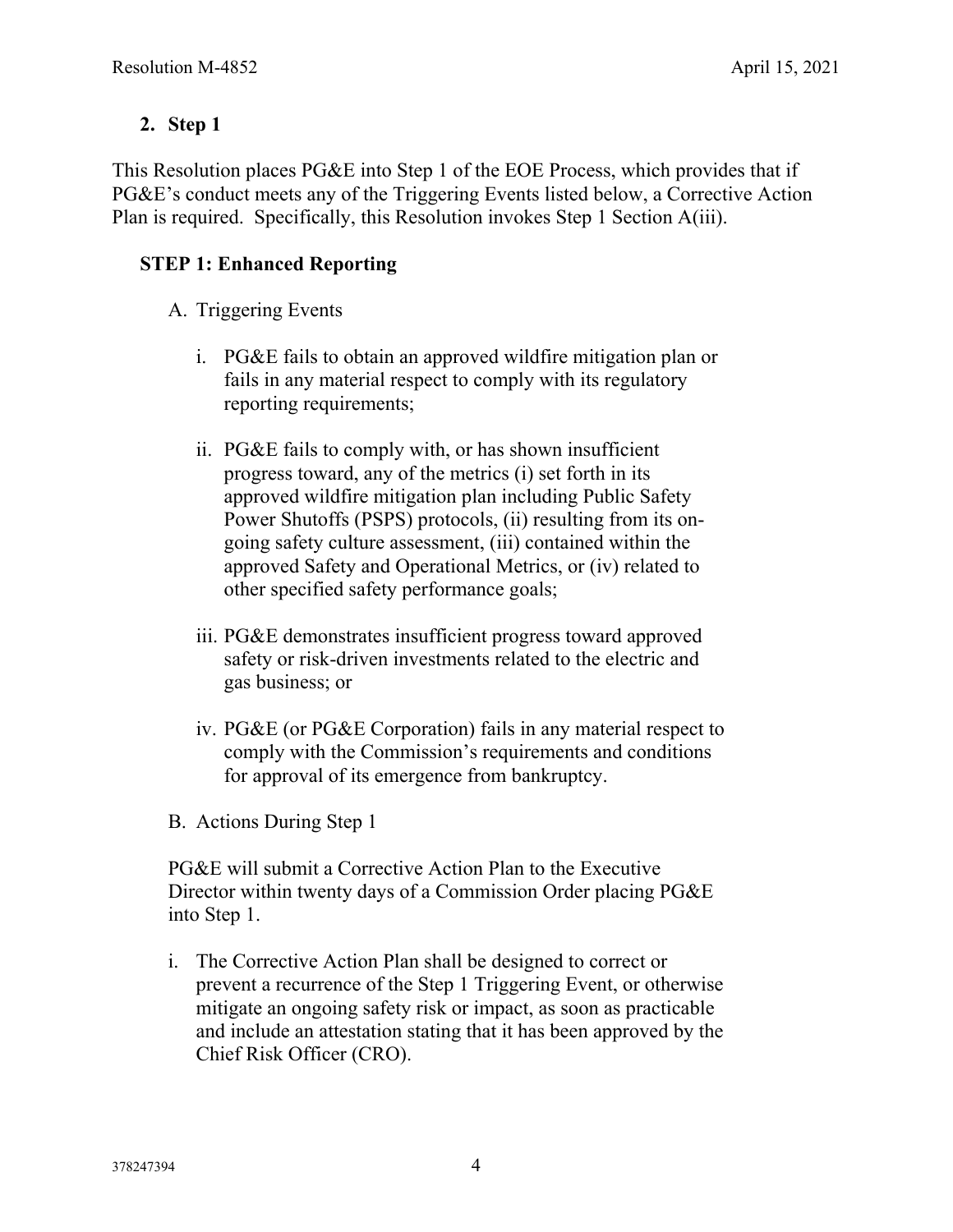- ii. The Corrective Action Plan, including any timeframes set forth therein for the correction of the Triggering Events or mitigation of any ongoing safety risk or impact, shall be approved by the Commission or the Executive Director.
- iii. Commission staff will monitor PG&E's compliance with its Corrective Action Plan based on, among other things, existing or enhanced reporting.
- iv. The CRO, the Safety and Nuclear Oversight (SNO) Subcommittee, and the boards of directors shall provide reporting to the Commission as directed.
- C. Performance that Results in Exit from Step 1
	- i. PG&E shall exit from Step 1 of the Process upon issuance of a Commission Resolution finding that PG&E has met the conditions of its Corrective Action Plan within the required timeframe.
	- ii. The Commission, by Resolution, will move PG&E to Step 2 if it fails to adequately meet the conditions of its Corrective Action Plan within the required timeframe. PG&E may remain in Step 1 if it demonstrates sufficient progress toward meeting the conditions of its Corrective Action Plan and additional time appears needed to successfully address the Triggering Event(s).

#### **DISCUSSION**

PG&E should be placed in Step 1 of the EOE Process based on Triggering Event A(iii) above. PG&E failed to prioritize its limited vegetation management resources in 2020 on working the highest risk power lines for EVM, thereby "demonstrat[ing] insufficient progress toward approved safety or risk-driven investments related to the electric … business."

To remedy this failure, PG&E's Corrective Action Plan must explain in detail how it will both perform risk modeling and use the results of risk modeling to ensure the highest risk power lines are prioritized for vegetation management under its EVM program in 2021 before working lower risk lines. It must report changes to its risk modeling and output proactively. It must report accurately to the Commission the location where it intends to engage in EVM and demonstrate that it is prioritizing high risk power lines for EVM work.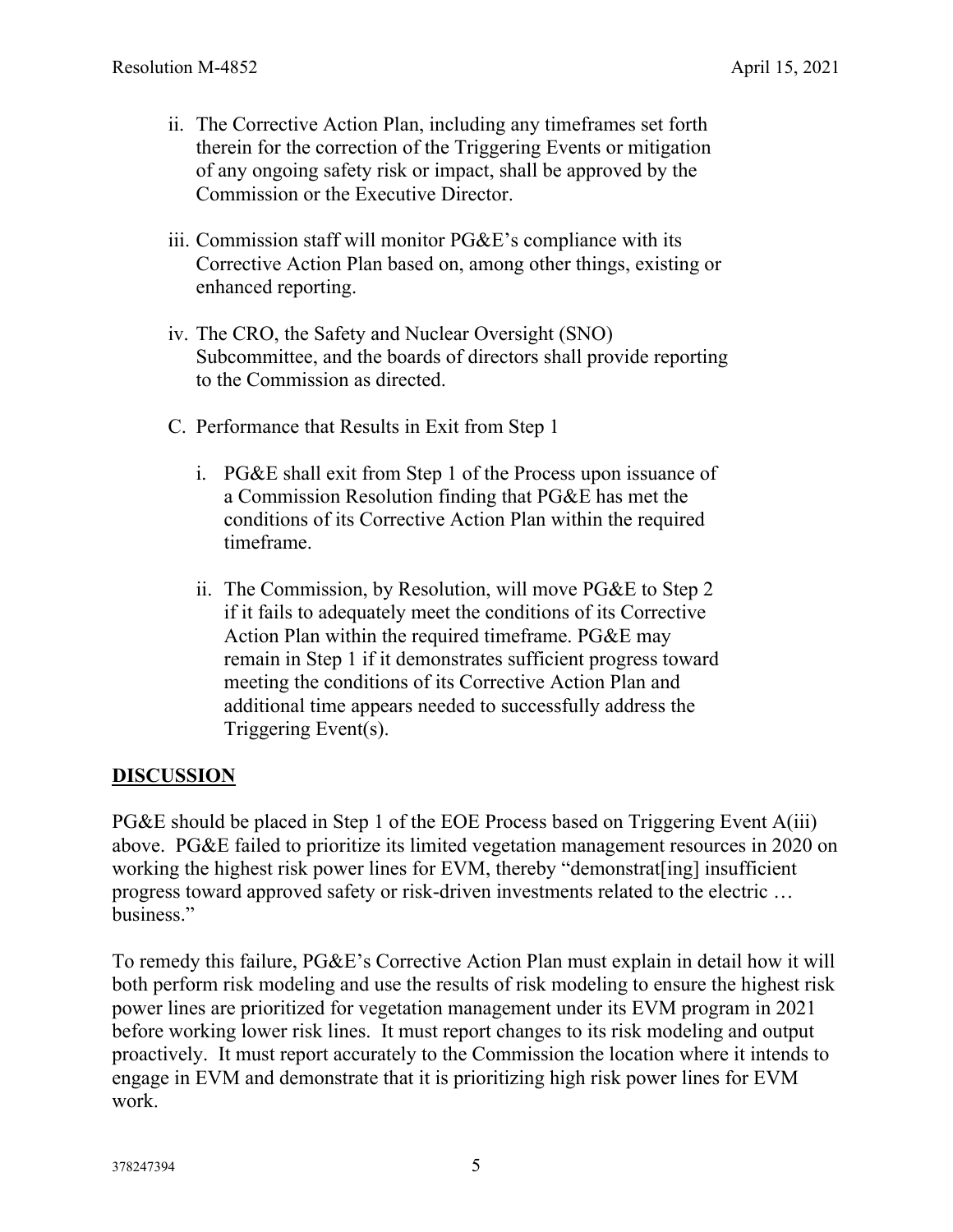The facts supporting invocation of Triggering Event in Step 1 Section A(iii) appear below.

## **1. Failure to Target Highest Risk Power Lines for EVM**

The WSD's Action Statement and Commission's Resolution approving PG&E's 2020 WMP required PG&E to demonstrate that it was using a system of risk prioritization in all of its wildfire mitigation work.**<sup>2</sup>** This direction included a requirement that PG&E use risk assessment to determine where to target its EVM work.

Over the course of 2020 and early 2021, PG&E provided the WSD with three different lists ranking its power lines by risk (with item 1 being the highest-risk circuit or feeder). Each risk ranking differed from the others in material respects. Notwithstanding these differences in approach to identifying high risk power lines, under each risk ranking list, less than five percent of the EVM work PG&E completed in 2020 was done to the 20 highest-risk power lines. This failure to appropriately prioritize and execute EVM on its highest-risk power lines is a Triggering Event under Step 1, Section A(iii), because PG&E has demonstrated insufficient progress toward approved safety or risk-driven investments related to its electric business.

As detailed in WSD's recently published Audit Report on PG&E's Implementation of Enhanced Vegetation Management Program in 2020 (EVM Audit),**<sup>3</sup>** PG&E furnished WSD with three risk rankings dated September 2020, December 2020, and January 2021. If one tallies the total percentages worked under either the September 2020 or January 2021 risk rankings, the work completed as a percentage of the total was at most 4.9 percent, as shown in Table 1 below:

**<sup>3</sup>** The EVM Audit is available at the following link: [https://www.cpuc.ca.gov/uploadedFiles/CPUCWebsite/Content/About\\_Us/Organization/Divisio](https://www.cpuc.ca.gov/uploadedFiles/CPUCWebsite/Content/About_Us/Organization/Divisions/WSD/2021.02.08.EVMAudit.pdf) [ns/WSD/2021.02.08.EVMAudit.pdf](https://www.cpuc.ca.gov/uploadedFiles/CPUCWebsite/Content/About_Us/Organization/Divisions/WSD/2021.02.08.EVMAudit.pdf). Its contents are incorporated as if set forth herein. In response to the EVM Audit, PG&E has stated the January 2021 risk ranking is not a "model" but that characterization does not alter the basic conclusion of this Resolution.

**<sup>2</sup>** *See, e.g.,* Resolution WSD-003 at 24-25 & Appendix A, Conditions PGE-5 and PGE-18; Resolution WSD-002 at 21 & Appendix A, Conditions Guidance-1 and Guidance-3; and WSD June 11, 2020 Action Statement on PG&E's WMP at 3-5.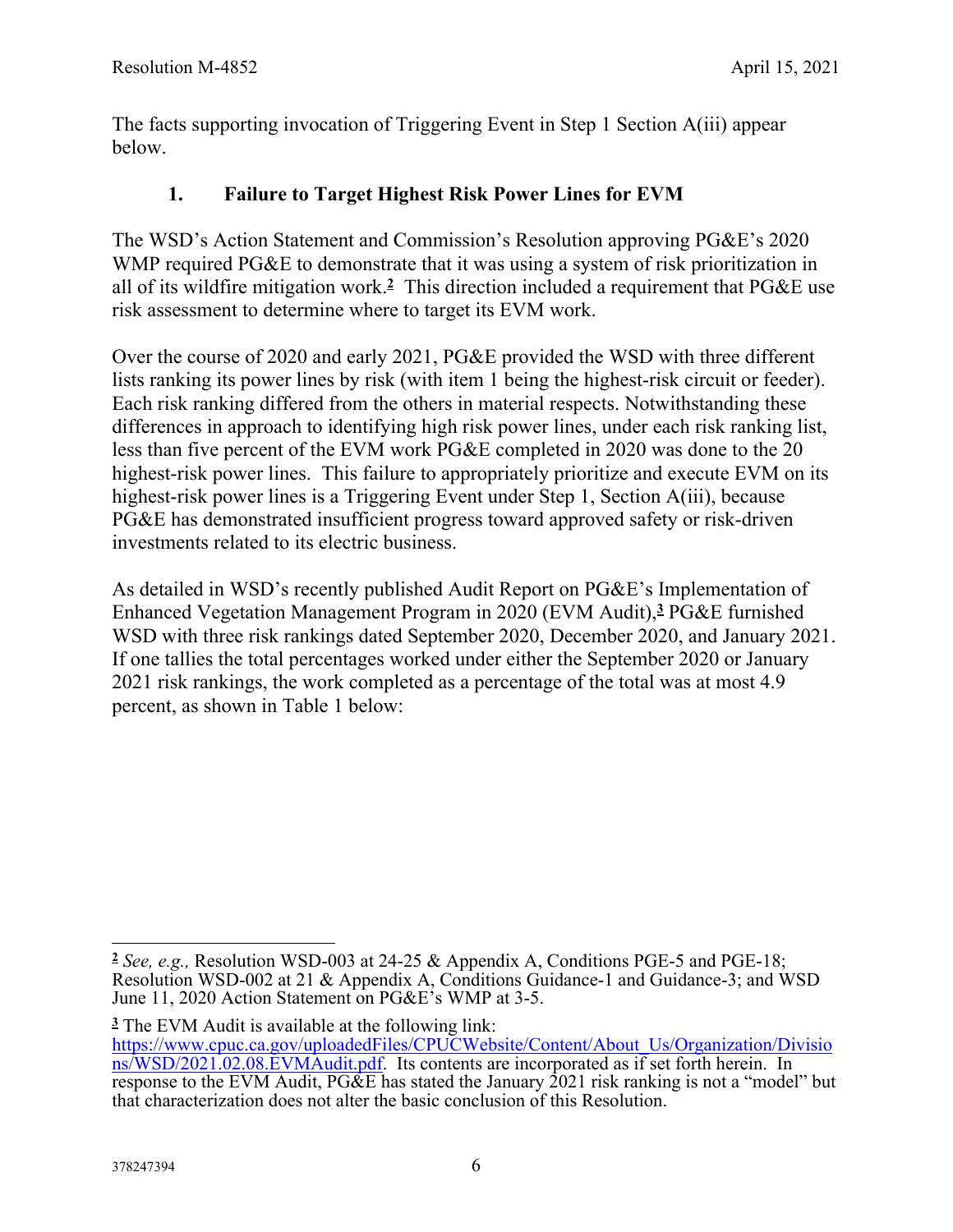#### **Table 1 - Work Completed on Top 20 Circuits as Proportion of Total EVM Work Completed (September 2020 and January 2021 Rankings)**

|                                          | <b>Miles of Work</b><br>Completed, as of<br><b>January 3 2021</b> | <b>Work completed</b><br>as % of total |
|------------------------------------------|-------------------------------------------------------------------|----------------------------------------|
| Top 20 circuits, September risk rankings | 59.19                                                             | 3.2%                                   |
| Top 20 circuits, January risk rankings   | 91.72                                                             | 4.9%                                   |
| All circuits                             | 1877.94                                                           |                                        |

Table 2 shows the risk rankings of PG&E's power line circuits:

## **Table 2 - Risk Rankings from PG&E (September 2020, December 2020, January 2021) Sorted by January 2021 Rankings; Highest Risk is #1**

|                              | <b>Risk score rank</b> |                 |                |  |
|------------------------------|------------------------|-----------------|----------------|--|
| <b>Circuit</b>               | September              | <b>December</b> | January        |  |
| <b>PUEBLO 2103</b>           | 107                    | 1               | 1              |  |
| <b>APPLE HILL 2102</b>       | 276                    | 2               | $\overline{2}$ |  |
| PINE GROVE 1102              | 90                     | 3               | 3              |  |
| <b>MOLINO 1102</b>           | 10                     | 4               | 4              |  |
| <b>EL DORADO PH 2101</b>     | 8                      | 5               | 5              |  |
| <b>SILVERADO 2104</b>        | 86                     | 6               | 6              |  |
| <b>HICKS 2101</b>            | 540                    | 7               | 7              |  |
| <b>RINCON 1101</b>           | 57                     | 8               | 8              |  |
| <b>PLACERVILLE 2106</b>      | 103                    | 9               | 9              |  |
| <b>CASTRO VALLEY 1104</b>    | 575                    | 10              | 10             |  |
| <b>SANTA ROSA A 1111</b>     | 235                    | 11              | 11             |  |
| <b>WYANDOTTE 1103</b>        | 112                    | 12              | 12             |  |
| <b>DUNBAR 1101</b>           | 174                    | 13              | 13             |  |
| <b>STELLING 1110</b>         | 295                    | 14              | 14             |  |
| <b>PUEBLO 2102</b>           | 34                     | 15              | 15             |  |
| <b>STANISLAUS 1702</b>       | 4                      | 16              | 16             |  |
| <b>SAN RAFAEL 1108</b>       | 266                    | 17              | 17             |  |
| <b>BRUNSWICK 1106</b>        | 13                     | 18              | 18             |  |
| <b>WOODSIDE 1104</b>         | 332                    | 19              | 19             |  |
| <b>CASTRO VALLEY 1106</b>    | 190                    | 20              | 20             |  |
|                              |                        |                 |                |  |
| <b>HIGGINS 1110</b>          | 302                    | 500             | 430            |  |
| <b>PERRY 1101</b>            | 121                    | 805             | 591            |  |
| <b>RESERVATION ROAD 1101</b> | 81                     | 952             | 635            |  |

While PG&E's changing approach to its risk ranking made it more challenging for WSD to evaluate PG&E's EVM work, under all three risk rankings, PG&E has made insufficient progress toward risk-driven investments in its EVM program. Simply put, PG&E failed to risk-prioritize its EVM work on the ground, as is apparent from an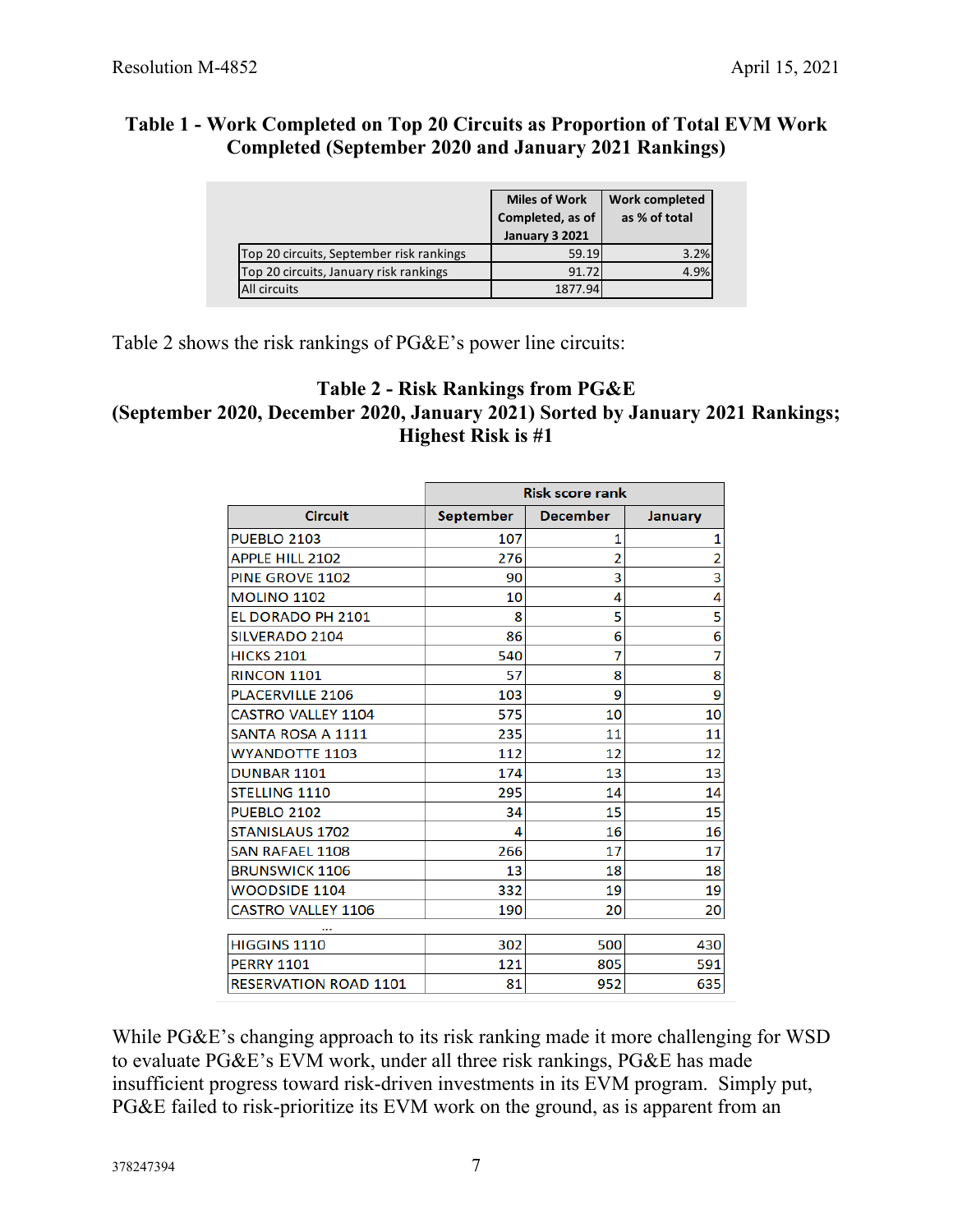analysis of the EVM work performed under any of the results.<sup>4</sup> This failure is demonstrated in the following tables and figures and summary, which are based on WSD's EVM Audit.

PG&E states it completed 1,800 miles of EVM work in 2020 on 161 circuits. As shown in Table 3, using the September risk ranking, fewer than 60 miles of EVM work was completed on the top 20 highest risk lines. As shown in Table 4, using the January risk ranking, fewer than 92 miles of the 1,800 miles of EVM work was completed on the top 20 highest risk circuits.

| <b>Circuit</b>             | <b>Risk score rank</b> |                | <b>Miles of</b>        |
|----------------------------|------------------------|----------------|------------------------|
|                            | <b>September</b>       | <b>January</b> | <b>Completed Work,</b> |
|                            |                        |                | as of January 3, 2021  |
| <b>MIWUK 1701</b>          | 1                      | 63             | 0.66                   |
| <b>WOODACRE 1101</b>       | $\overline{2}$         | 180            | 7.85                   |
| <b>MONTE RIO 1113</b>      | 3                      | 44             | 0.65                   |
| <b>STANISLAUS 1702</b>     | 4                      | 16             | 3.60                   |
| <b>ORO FINO 1102</b>       | 5                      | 42             | 0.57                   |
| <b>MIWUK 1702</b>          | 6                      | 57             | 1.56                   |
| <b>WOODSIDE 1101</b>       | 7                      | 171            | 6.98                   |
| EL DORADO PH 2101          | 8                      | 5              | 4.51                   |
| MIDDLETOWN 1101            | 9                      | 66             | 19.68                  |
| <b>MOLINO 1102</b>         | 10                     | 4              | 0.14                   |
| <b>ORO FINO 1101</b>       | 11                     | 25             | 1.32                   |
| <b>BRUNSWICK 1105</b>      | 12                     | 23             | 1.43                   |
| <b>BRUNSWICK 1106</b>      | 13                     | 18             | 7.30                   |
| <b>FITCH MOUNTAIN 1113</b> | 14                     | 39             | 1.90                   |
| <b>MONTE RIO 1112</b>      | 15                     | 164            | 0.18                   |
| <b>SALT SPRINGS 2102</b>   | 16                     | 62             | 0.00                   |
| <b>BRUNSWICK 1103</b>      | 17                     | 33             | 0.87                   |
| <b>WEST POINT 1101</b>     | 18                     | 72             | 0.00                   |
| <b>CHALLENGE 1102</b>      | 19                     | 148            | 0.00                   |
| <b>FORESTHILL 1101</b>     | 20 <sup>1</sup>        | 51             | 0.00                   |
|                            |                        | <b>Total:</b>  | 59.19                  |

#### **Table 3 - Miles of Completed Work, Top 20 Highest Risk Circuits (September 2020)**

<sup>4</sup> The December 2020 and January 2021 Risk Rankings are similar for the highest risk circuits; accordingly, like the EVM Audit this Resolution uses the September 2020 and January 2021 lists.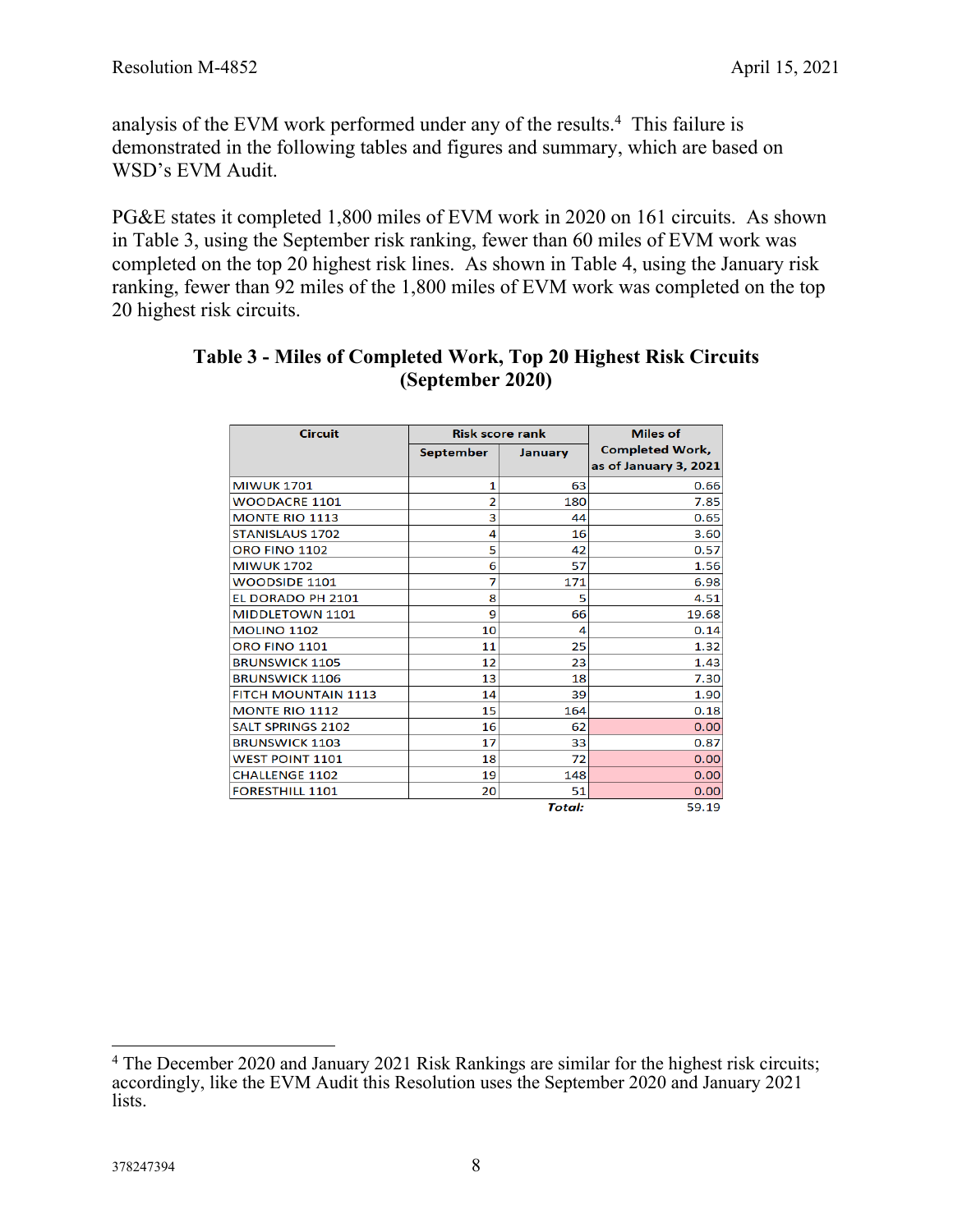| <b>Circuit</b>            | <b>Risk score rank</b> |                | <b>Miles of</b>                                 |
|---------------------------|------------------------|----------------|-------------------------------------------------|
|                           | September              | January        | <b>Completed Work,</b><br>as of January 3, 2021 |
|                           |                        |                |                                                 |
| <b>PUEBLO 2103</b>        | 107                    | 1              | 0.87                                            |
| <b>APPLE HILL 2102</b>    | 276                    | $\overline{2}$ | 28.93                                           |
| <b>PINE GROVE 1102</b>    | 90                     | 3              | 0.45                                            |
| <b>MOLINO 1102</b>        | 10                     | 4              | 0.14                                            |
| EL DORADO PH 2101         | 8                      | 5              | 4.51                                            |
| <b>SILVERADO 2104</b>     | 86                     | 6              | 38.89                                           |
| <b>HICKS 2101</b>         | 540                    | 7              | 0.00                                            |
| <b>RINCON 1101</b>        | 57                     | 8              | 0.00                                            |
| <b>PLACERVILLE 2106</b>   | 103                    | 9              | 0.00                                            |
| <b>CASTRO VALLEY 1104</b> | 575                    | 10             | 0.00                                            |
| <b>SANTA ROSA A 1111</b>  | 235                    | 11             | 0.60                                            |
| <b>WYANDOTTE 1103</b>     | 112                    | 12             | 0.00                                            |
| <b>DUNBAR 1101</b>        | 174                    | 13             | 2.04                                            |
| STELLING 1110             | 295                    | 14             | 0.00                                            |
| <b>PUEBLO 2102</b>        | 34                     | 15             | 4.41                                            |
| <b>STANISLAUS 1702</b>    | 4                      | 16             | 3.60                                            |
| <b>SAN RAFAEL 1108</b>    | 266                    | 17             | 0.00                                            |
| <b>BRUNSWICK 1106</b>     | 13                     | 18             | 7.30                                            |
| <b>WOODSIDE 1104</b>      | 332                    | 19             | 0.00                                            |
| <b>CASTRO VALLEY 1106</b> | 190                    | 20             | 0.00                                            |
|                           |                        | Total:         | 91.72                                           |

## **Table 4 - Miles of Completed Work, Top 20 Highest Risk Circuits (January 2021)**

Seen another way, based on either PG&E's September 2020 or January 2021 risk rankings, as of January 3, 2021, PG&E's own reports show that a significant portion of the total miles for the 20 highest risk circuits remains unworked. This fact is demonstrated in Figures 1 and 2:

## **Figure 1 - Miles Completed and Unworked Miles, Top 20 Circuits (September 2020)**

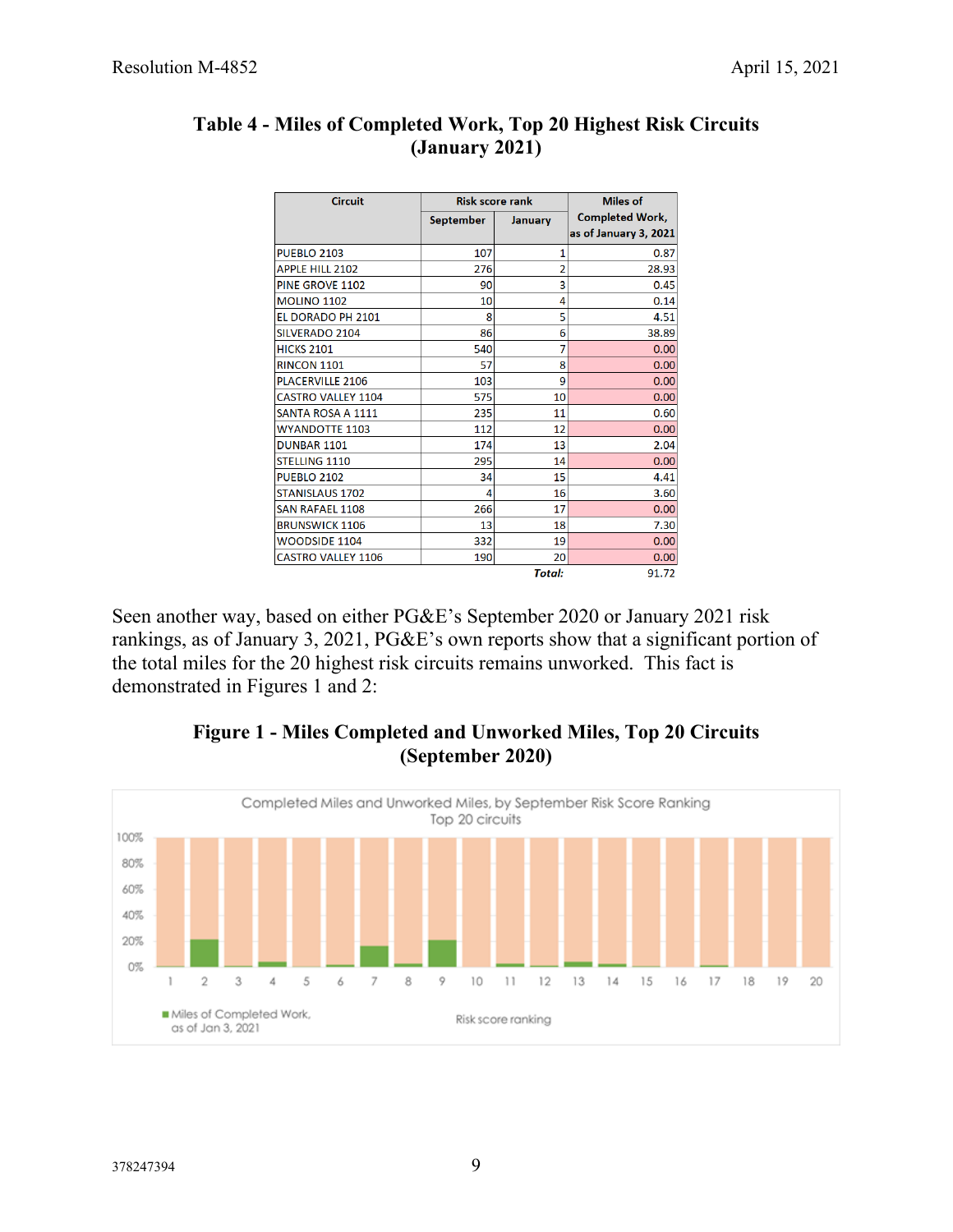

# **Figure 2 - Miles Completed and Unworked Miles, Top 20 Circuits (January 2021)**

Further, looking at the full set of 161 circuits on which PG&E performed any EVM work in 2020, the highest percentage of this work was completed on the lowest-risk circuits. Figures 3 and 4 below illustrate the percentage of miles worked (in the green bars) on all 161 circuits, showing the September risk rankings in Figure 3 and the January risk rankings in Figure 4:



#### **Figure 3 - Miles Completed and Unworked Miles 161 Circuits with Work Performed in 2020, September Risk Rankings**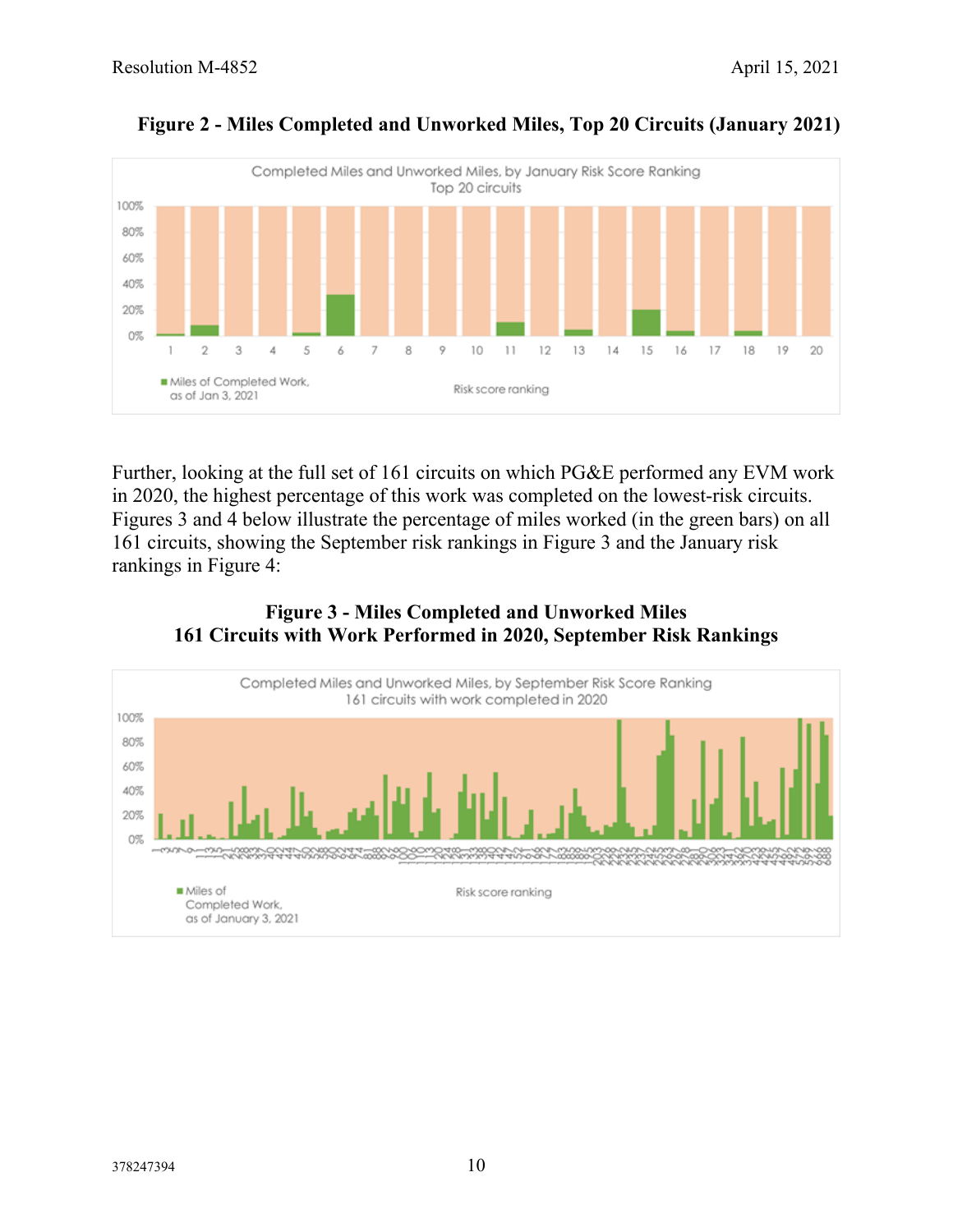



The examination in Figures 3 and 4 of the full set of 161 circuits on which PG&E performed EVM work in 2020 shows that the low-risk circuits received the greatest focus. This result is the opposite of the desired result and contrary to the expectations in the EOE Process that PG&E would demonstrate progress toward approved safety or riskdriven investments or else be placed into Step 1 of the EOE process.

By failing to prioritize EVM on the circuits PG&E itself identified as highest risk and allocating resources instead to conducting EVM on lower-risk circuits, in 2020 PG&E made insufficient progress toward approved safety or risk-driven investments.

## **2. Consequences of Step 1 – Corrective Action Plan**

Step 1 triggers a requirement for PG&E to submit a Corrective Action Plan for approval by the Commission's Executive Director. The Commission may move PG&E to another Step if it fails to adequately meet the conditions of its Corrective Action Plan within a required timeframe. If PG&E complies with the Corrective Action Plan requirements, it may exit Step 1. The Commission will inform PG&E whether PG&E has complied with the Step 1 conditions and may exit Step 1 via a Resolution. The Commission will issue a new Resolution in the event PG&E is required to move to another step of Enhanced Oversight and Enforcement.

PG&E's Corrective Action Plan must explain how it will model the highest risk power lines and demonstrate that PG&E is prioritizing the highest risk lines in its EVM program. PG&E must also report accurately to the Commission where it is performing work and keep the Commission apprised of changes in its plans or the risk model(s) used to inform those plans. PG&E's Corrective Action Plan is due no later than 20 days following issuance of this Resolution.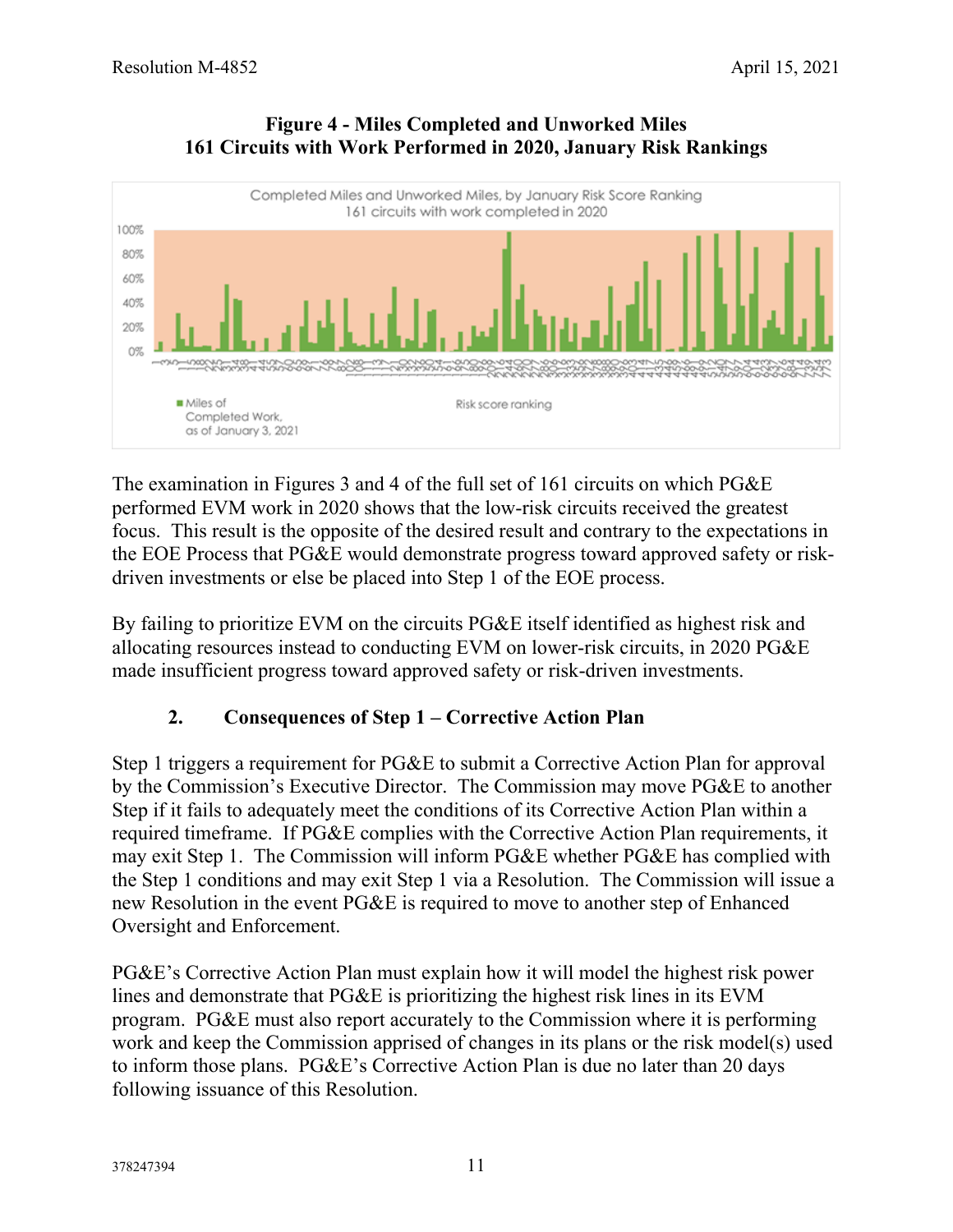## **3. Corrective Action Plan for Triggering Event A(iii)**

PG&E shall submit its Corrective Action Plan for approval by the Commission's Executive Director. The Corrective Action Plan for Step 1 Section A(iii) shall consist of reporting starting on day 20 and every 90 days thereafter (until the Commission issues a Resolution or other communication ceasing the required reporting) as follows:

- 1. A detailed description of the circumstances that contributed to PG&E's failure to adequately prioritize the highest risk lines, as described in this Resolution and the WSD's EVM Audit, in its EVM in 2020;
- 2. A detailed description of its risk model(s) for determining where to target EVM in the next 90 days, including the specific data sets and vegetation management records PG&E is using as inputs to the risk model, and the data modeling program(s) that make up PG&E's risk model;
- 3. A detailed list of the EVM projects for the calendar year of the reporting date and the EVM plan for the subsequent calendar year, when available;
- 4. A description of how the list in item 3 above ensures PG&E is prioritizing the power lines with highest risk first;
- 5. A description of PG&E's decision-making that leads to the list in item 3: how the list is developed, evaluated, revised in terms of projects that are added to or dropped from the list, finalized, and communicated to EVM work crews, and PG&E's internal documentation of the decision-making process;
- 6. An explanation of the rationale for any planned EVM work that does not target the power lines with highest risk first;
- 7. Any changes to the 2021 Wildfire Distribution Risk Model, the Wildfire Consequence Model, or the Vegetation Risk Model occurring over the prior 90 days or planned for the subsequent 90 days;
- 8. A detailed description of the circumstances that contributed to PG&E management's inconsistent reporting on the details of its risk modeling and risk ranking lists;
- 9. Verification by a senior officer of PG&E that the risk model, including underlying data sets and vegetation management records, it is using to prioritize EVM is as set forth in its report;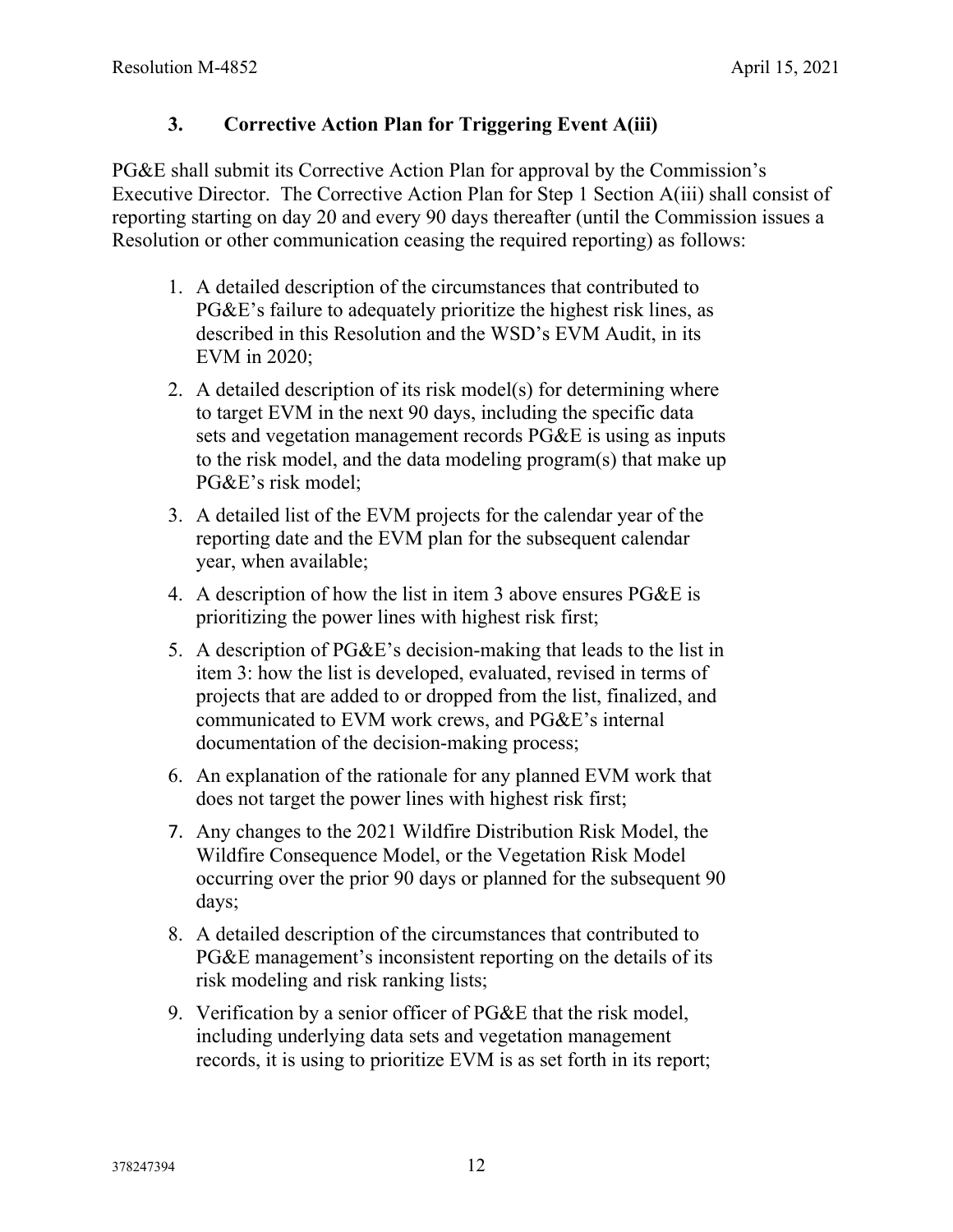- 10.Verification by a senior officer of PG&E that it will target a substantial majority of EVM to the highest risk circuit protection zones first, as shown by its risk model or other ranking, in the next 90 days for EVM;
- 11.Verification by a senior officer of PG&E that it targeted a substantial majority of EVM to the highest risk circuit protection zones first, as shown by its risk model or other ranking, in the prior 90 days;
- 12.Verification by a senior officer of PG&E that the company has communicated information and internal decisions in items 3, 4 and 9 above to personnel of PG&E's EVM programs and that such personnel is aware of where to target EVM in the subsequent 90 days.
- 13.A proposed timeline for ending the required reporting, with a detailed explanation of why the proposal ensures PG&E is in compliance with the requirement that it prioritize high risk circuits in its EVM work. The timeline shall include milestone goals for June 1, 2021, September 1. 2021, and December 31, 2021. These goals shall include a targeted percentage of high risk power line circuits to be completed by those dates.
- 14.A description of how the Corrective Action Plan proposed in response to this Resolution will complement and not undermine PG&E's compliance activities ordered in D.20-05-019.**<sup>5</sup>**

PG&E shall coordinate with Commission Staff on the formatting of its reporting for its Corrective Action plan to ensure the information provided is clearly discernable and demonstrates whether PG&E has made progress over the prior 90 days. At all times, the Commission retains the authority to exercise all powers within its jurisdiction regardless of PG&E's position in Step 1 of the EOE Process.

**<sup>5</sup>** D.20-05-019 adopted a settlement agreement among PG&E, the Safety and Enforcement Division and other parties which required several actions by PG&E with regard to its vegetation management, including 1) a Tree Crew Training and Certificate Program; 2) a Pre-Inspector Training and Certificate Program; 3) a Vegetation Management Oversight Pilot; 4) Semi-Annual Wildfire Mitigation Meetings among PG&E and local government planning, public works, emergency services, and fire leadership to exchange feedback and information regarding ongoing wildfire safety activities; 5) Independent Wildfire Safety Audits; 6) Quarterly Reports on Electric Maintenance Work; 7) Fuel Reduction Funding; 8) Local Government Vegetation Management Data Sharing: and 9) a PG&E shareholder-funded Independent Study of PG&E's Distribution and Transmission System.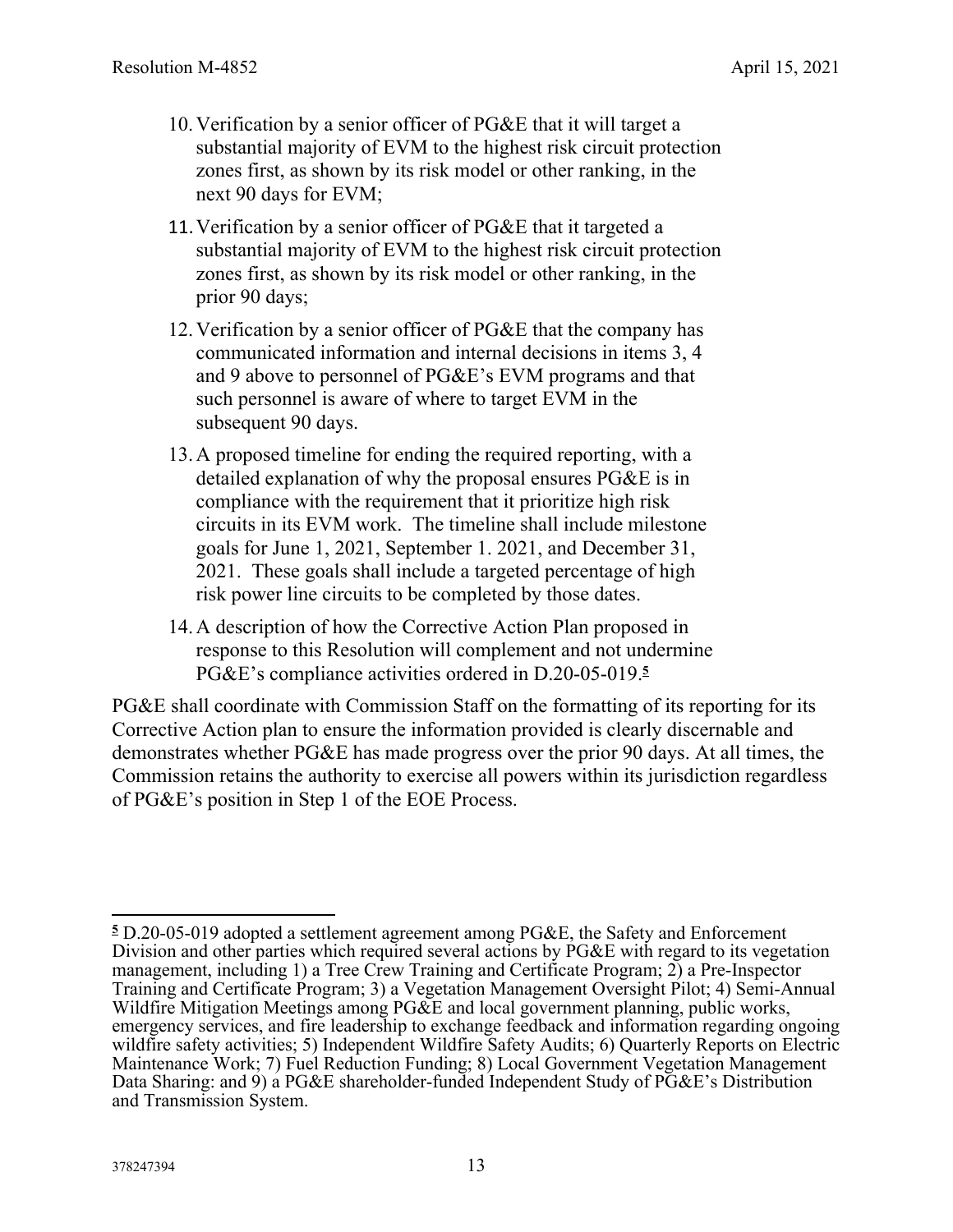## **CONCLUSION**

PG&E's conduct set forth herein justifies its placement into Step 1 of the EOE Process established in D.20-05-053. Consequently, PG&E is required to serve a Corrective Action Plan, as described herein, no later than 20 days following issuance of this Resolution for approval by the Commission's Executive Director, and a progress report on the Corrective Action Plan every 90 days thereafter. If PG&E demonstrates that it is prioritizing high risk lines for EVM to the Commission's satisfaction, it may be removed from the EOE process by Resolution. If it fails to satisfy the Step 1 requirements, it may be placed in Step 2 or such other Step as the Commission may direct. The Commission will issue a new Resolution specifying the consequences of such a failure by PG&E.

Nothing in this Resolution precludes the Commission from placing PG&E into another Step of the EOE Process if warranted.

## **COMMENTS**

Public Utilities Code Section  $311(g)(1)$  provides that this Resolution must be served on all parties and subject to at least 30 days public review and comment prior to a vote of the Commission. This Resolution is being served on the service lists for I.19-09-016 (which created the EOE Process) and R.18-10-007 (a formal Commission wildfire-related proceeding).

Timely comments were received from The Utility Reform Network (TURN), the Public Advocates Office (PAO), the Rural County Representatives of California (RCRC), and PG&E.

TURN supports the finding that PG&E failed to prioritize its 2020 EVM work based on risk even though it had been directed to do so by WSD. However, TURN argues that the Draft Resolution is unduly lenient, and should be modified by placing PG&E in Step 2 of the EOE Process. Specifically, TURN argues that PG&E's failure to report this transgression constitutes "fail[ure] to report to the Commission a systematic electric . . . safety issue," justifying immediate escalation to Step 2 of the EOE Process. TURN also argues that PG&E's failure to perform climbing inspections of transmission structures in high fire threat districts, as noted in a letter from a Federal Monitor dated October 16, 2020, is another example of "systemic safety problems covered by the Step 2 triggering event." TURN also asserts the Draft Resolution should be modified to make clear that PG&E could face further consequences, including potential disallowance of cost of misprioritized 2020 wildfire mitigation work.

TURN also asserts that the corrective action plan needs to be supplemented with "requirements to address the problems captured by Step 2 triggering event  $A(iv)$  – PG&E's failure to self-report its improper execution of the 2020 WMP as well as the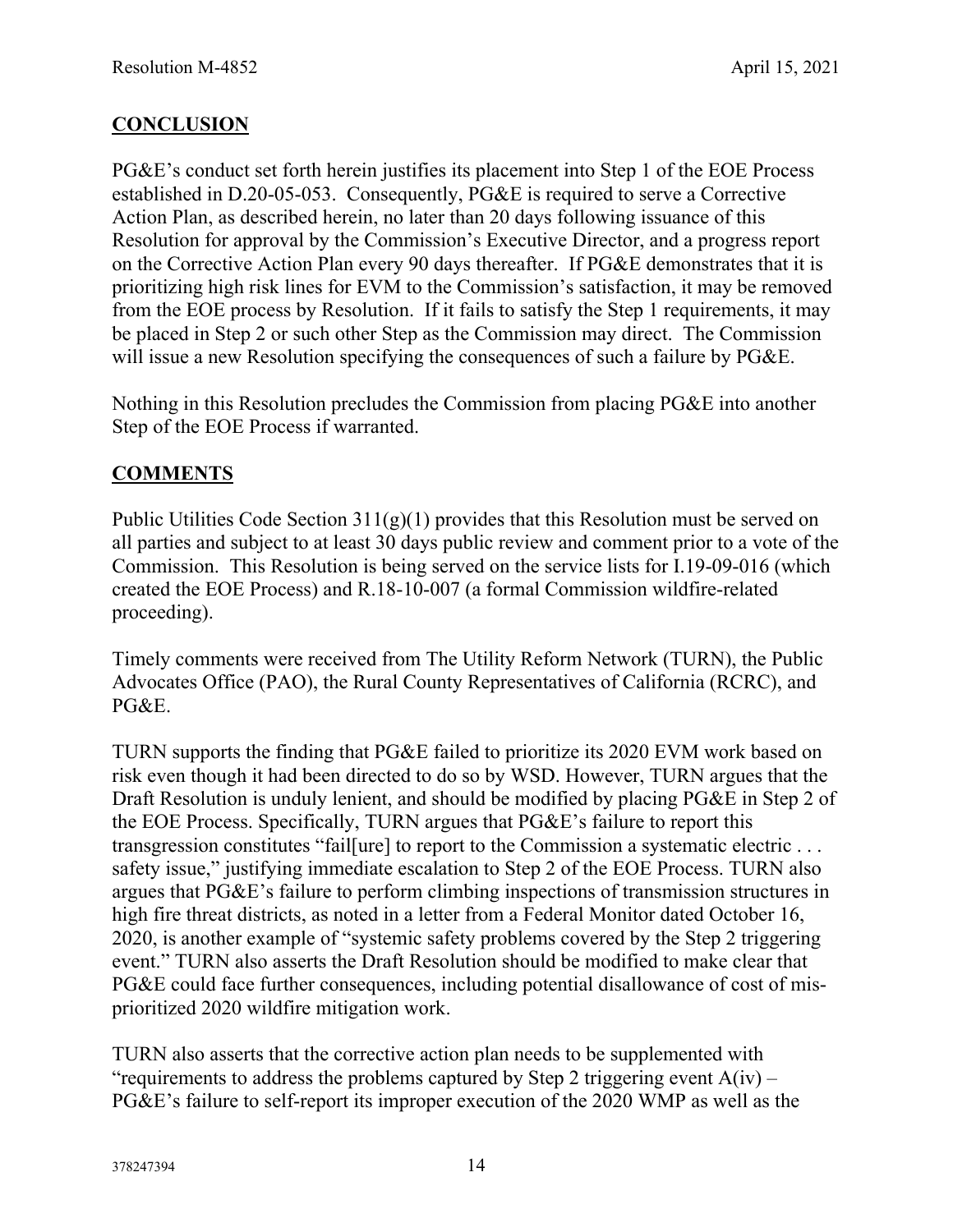systemic nature of the breakdown," and that PG&E should be required to explain: (1) why PG&E's managerial systems allowed low-priority work to take precedence over work to address the highest risk parts of its system), (2) what PG&E is doing to prevent systemic breakdowns and failures to self-report in the future, and (3) the monitoring and associated reports that need to be implemented to ensure that these failures will not recur. In particular, TURN states that "PG&E should not be allowed to continue to evade a specific discussion of what it has done wrong," and that "PG&E must be directed to provide a plan to ensure that its managers understand that it is not appropriate to elevate paper compliance with WMP targets above the achievement of maximum risk reduction."

PAO supports Draft Resolution M-4852, but recommends that it be revised to include additional reasons for triggering Step 1 of the EOE Process including PG&E's failure to prioritize climbing inspections of transmission structures in high fire threat districts and the nominal increase in injuries to PG&E employees and contractors while performing wildfire mitigation work in 2020 compared to 2019. PAO recommends additional corrective actions corresponding to the additional triggering events, but does not propose specific actions.

RCRC expresses strong support for Draft Resolution M-4852.

PG&E notes that the issues raised in this the Draft Resolution are consistent with concerns raised by the Wildfire Safety Division and the Federal Monitor about PG&E's EVM program. PG&E states that it has implemented significant improvements to its EVM program and will continue to do so as outlined in its 2021 Wildfire Mitigation Plan. PG&E suggests minor modifications to clarify the scope and/or timing of Corrective Action Plan Elements 3, 7, 10, and 11, and Finding 1.

At this time, we believe PG&E's failure to prioritize EVM is the appropriate basis for triggering Step 1 of the EOE Process. We acknowledge the other issues raised by TURN, but do not find them to rise to the level of a triggering event at this time. Nevertheless, as Commission President Marybel Batjer explained in her letter to PG&E dated November 24, 2020, the Commission is "intensely focused on progress by PG&E in its wildfire mitigation activities." The Commission will continue to closely monitor PG&E's performance on safety, including, but not limited to, its compliance with all aspects of its WMP. Should additional instances of non-compliance occur or patterns of deficiencies emerge that indicate a systemic safety issue, the Commission will require additional corrective actions or advance PG&E pursuant to the EOE process. Additionally, depending on the prevalence and/or severity of non-compliance or deficiencies, the Commission's Safety and Enforcement Division may issue citations where appropriate the Commission may invoke its authority to issue Orders to Show Cause and Orders Instituting Investigation and to impose fines and penalties. In short, we will continue to hold PG&E accountable, in real time to fulfill its safety responsibilities, independent and parallel to any other regulatory or judicial process.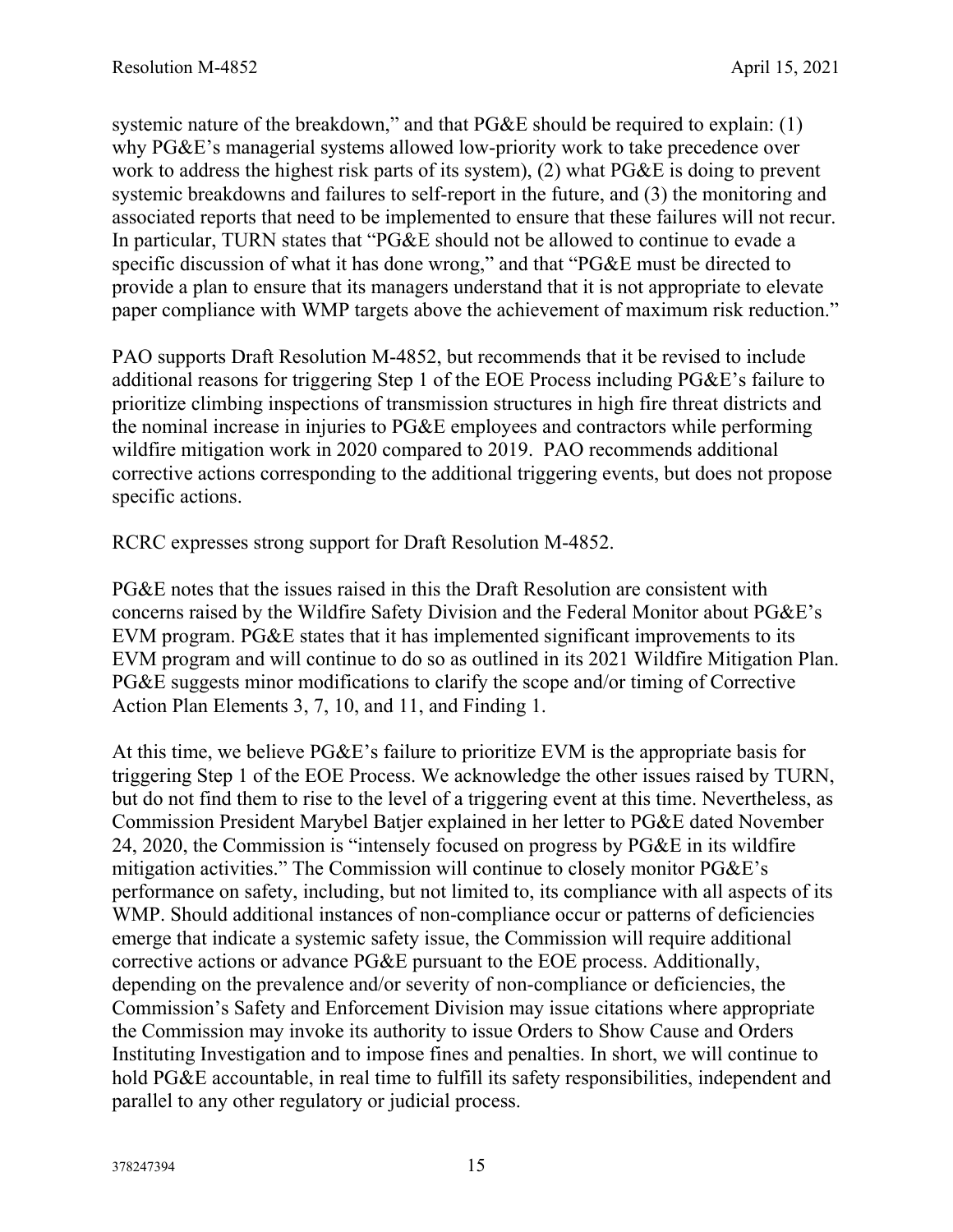We agree with TURN that further specifics and detail are needed from PG&E to explain its failures in risk-prioritizing its EVM work in 2020, in order to understand what went wrong and to correct the course for 2021. We have modified the Corrective Action Plan to add detail to PG&E's reporting obligations, including an additional element focused on PG&E's decision-making process in undertaking EVM activities. These modifications partially implement TURN's recommendations and are intended to help the Commission identify systematic failures in PG&E's process.

With respect to the clarifications to the corrective actions proposed by PG&E, the proposed modifications to Elements 3, 7, and Finding 1 are consistent with the intent of the Draft Resolution, and have accepted these proposed changes. However, we decline to fully modify Elements 10 and 11, as requested, because the proposed changes do not meet the intent of the Draft Resolution.

# **FINDINGS**

- 1. PG&E did not sufficiently prioritize its Enhanced Vegetation Management (EVM) based on risk in 2020.
- 2. PG&E's progress on the highest risk power lines in 2020 is set forth herein in Tables 1-4 and Figures 1-4, as well as the EVM Audit.
- 3. PG&E's failure to prioritize EVM on the highest risk power lines is a Triggering Event under Step 1 Section A(iii) of the EOE Process in D.20-05-053, which applies Step 1 if PG&E fails to make progress toward approved safety or risk-driven investments related to the electric business.
- 4. As a consequence of PG&E being in Step 1, PG&E is required by D.20-05-053 and this Resolution to submit a Corrective Action Plan. The Corrective Action Plan shall address the issues contained in this Resolution and be served as directed herein no later than 20 days following issuance of this Resolution, with follow-up reporting every 90 days thereafter.
- 5. The Commission will notify PG&E whether it meets or fails to meet the requirements of the Corrective Action Plan ordered in this Resolution. If it meets the requirements, the Commission will determine by Resolution that PG&E may exit Step 1.
- 6. If the Commission determines that PG&E has failed to satisfy the Corrective Action Plan, it may place PG&E in Step 2 or other relevant Step set forth in D.20-05-053. The Commission will issue a new Resolution specifying the consequences of such a failure by PG&E.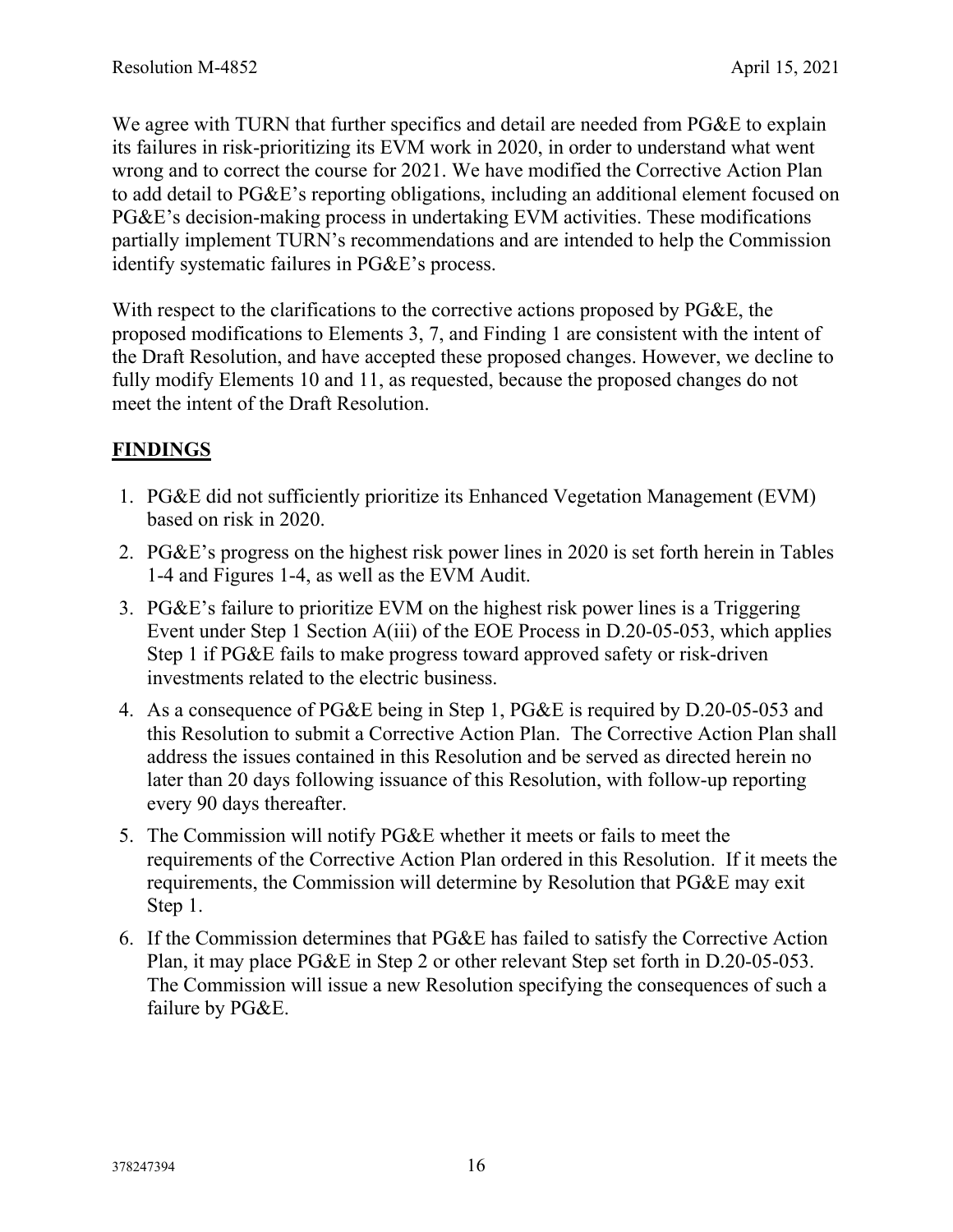## **THEREFORE, IT IS ORDERED that:**

- 1. Pacific Gas and Electric Company is in Step 1 of the Commission's Enhanced Oversight and Enforcement Process adopted in Decision 20-05-053.
- 2. Pacific Gas and Electric Company shall serve in Investigation 19-09-016 (the proceeding resulting in Decision 20-05-053), Rulemaking 18-10-007 (a formal wildfire-related proceeding), and serve on the Wildfire Safety Division at [wildfiresafetydivision@cpuc.ca.gov](mailto:wildfiresafetydivision@cpuc.ca.gov), and on the Safety and Enforcement Division at ESRB ComplianceFilings@cpuc.ca.gov, on the Commission's Executive Director, and/or any other proceeding service lists or persons requested by the Commission or its staff, a Corrective Action Plan as described herein. The Corrective Action Plan shall be served no later than 20 days following issuance of this Resolution. The Corrective Action Plan shall request approval by the Commission's Executive Director.
- 3. Every 90 days following service of the Corrective Action Plan described above, Pacific Gas and Electric Company shall serve in the same proceedings, and on the same email addresses as in ordering paragraph 2, a report updating the information required in the Corrective Action Plan until such time as the Commission issues a Resolution or other communication ceasing such required reporting.
- 4. In its Corrective Action Plan, Pacific Gas and Electric Company shall propose a timeline for the cessation of reporting required in this Resolution, with justification of the proposal.
- 5. Upon Pacific Gas and Electric Company's demonstration that it is prioritizing high risk lines for Enhanced Vegetation Management to the Commission's satisfaction and meeting all of the Step 1 conditions imposed by this Resolution, the Commission will issue a Resolution allowing Pacific Gas and Electric Company to exit Step 1.
- 6. If Pacific Gas and Electric Company fails to demonstrate that it is prioritizing high risk lines for Enhanced Vegetation Management to the Commission's satisfaction and meeting all of the Step 1 conditions, the Commission may place Pacific Gas and Electric Company in Step 2 or other relevant Step set forth in Decision 20-05-053. If the Commission determines such action is appropriate, it will issue a new Resolution.
- 7. Nothing in this Resolution limits the Commission's authority to place Pacific Gas and Electric Company into any Step set forth in Decision 20-05-053's Enhanced Oversight and Enforcement process at any time.
- 8. Nothing in this Resolution limits the Commission's authority to take actions to ensure safe and reliable gas and electric service, enforce its own orders or California law and regulation, or take any other steps to ensure Pacific Gas and Electric Company's system is designed, operated and maintained to mitigate catastrophic wildfire.